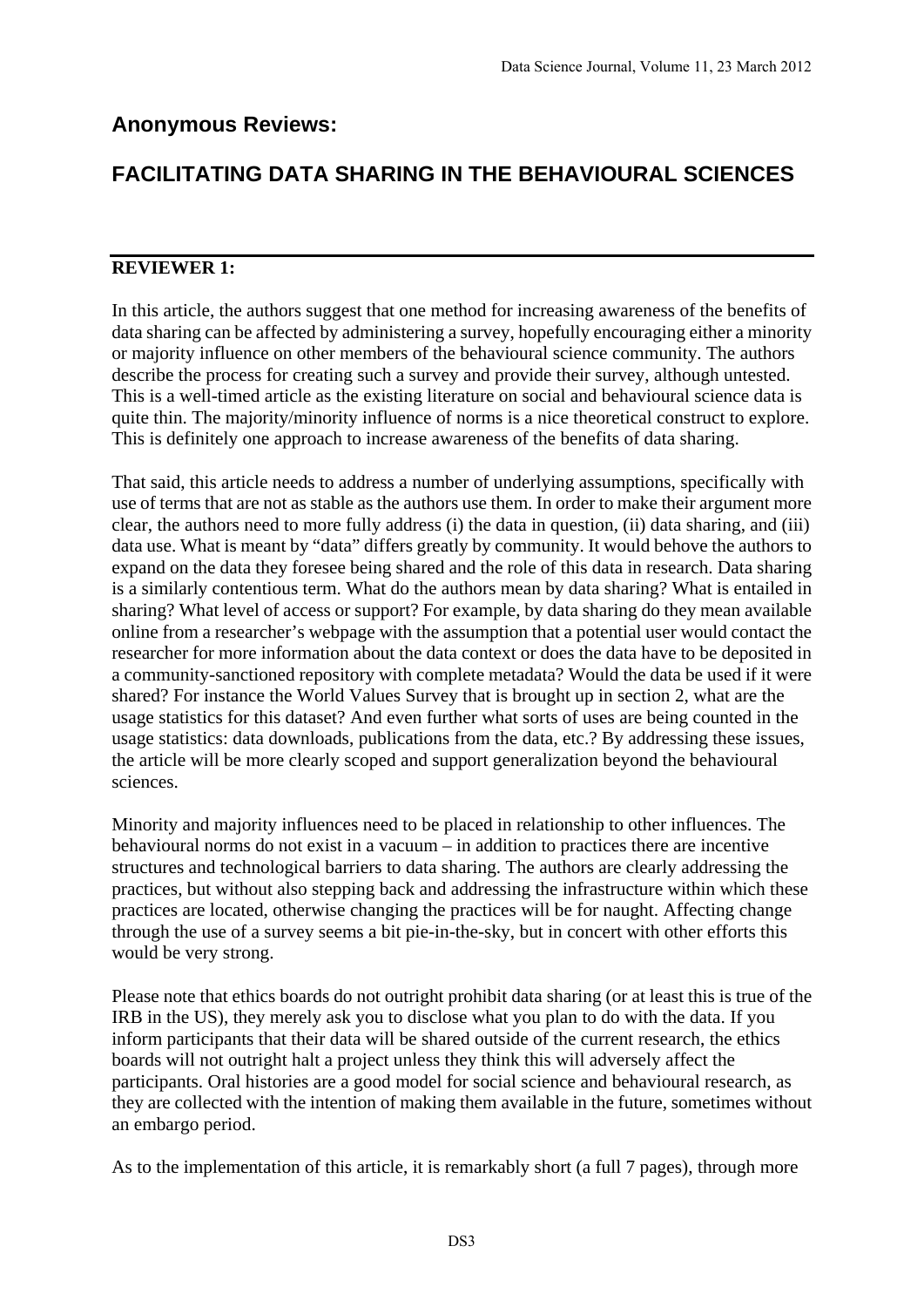judicious use of citations (4.5 pages of references is about 3 too many), the authors could really push this paper out a couple more pages. The introduction is quite general, and does not set up the paper very strongly. For instance, by the time I got to the section on the Survey Research Instrument (section 3.3), I was unclear as to whether the SRI was being setup as a means for studying the problem or affecting change, or both. The authors need to provide more guidance as to how the reader should interpret the role of the SRI. The treatment of norms (section 3.1) is unnecessarily long; a dictionary definition would serve better than the clothing metaphor. There are a few awkward sentences, such as the last sentence of the  $3<sup>rd</sup>$  intro paragraph and the middle of the  $3<sup>rd</sup>$  paragraph in the  $2<sup>nd</sup>$  section, and the entire paper could use an editing pass. There is very little treatment of existing data sharing literature, see references below. A fuller treatment of this topic will help alleviate some of the assumption questions above.

This article has much potential, and I look forward to being able to cite it in my own research, pending changes.

- Boruch, R. F. (1985). Definitions, products, distinctions in data sharing. In Fienberg, S. E., Martin, M. E. & Straf, M. L. (Eds.). Sharing Research Data. Washington, DC, National Academy Press: 89-122. Retrieved from http://books.nap.edu/catalog.php?record\_id=2033 on 29 December 2009.
- Campbell, E. G., Clarridge, B. R., Gokhale, M., Birenbaum, L., Hilgartner, S., Holtzman, N. A. & Blumenthal, D. (2002). Data withholding in academic genetics: Evidence from a national survey. Journal of the American Medical Association, 287(4): 473-480. Retrieved from http://jama.ama-assn.org/cgi/content/full/287/4/473 on 29 December 2009.
- Chin, G. J. & Lansing, C. S. (2004). Capturing and supporting contexts for scientific data sharing via the biological sciences collaboratory. Conference on Computer Supported Cooperative Work, Chicago, IL, Association for Computing Machinery. Retrieved from http://portal.acm.org/citation.cfm?id=1031677 on 29 December 2009.
- Chubb, J. M., Austin, E. W., Geda, C. L. & Traugott, M. W. (1985). Sharing research data in the social sciences. In Fienberg, S. E., Martin, M. E. & Straf, M. L. (Eds.). Sharing Research Data. Washington, DC, National Academy Press: 39-88. Retrieved from http://books.nap.edu/catalog.php?record\_id=2033 on 29 December 2009.
- Fienberg, S. E., Martin, M. E. & Straf, M. L. (Eds.). (1985). Sharing Research Data. Washington, DC: National Academy Press. Retrieved from http://books.nap.edu/catalog.php?record\_id=2033 on 30 December 2009.
- Hedrick, T. E. (1985). Justifications for obstacles to data sharing. In Fienberg, S. E., Martin, M. E. & Straf, M. L. (Eds.). Sharing Research Data. Washington, DC, National Academy Press: 123-147. Retrieved from http://books.nap.edu/catalog.php?record\_id=2033 on 29 December 2009.
- Hilgartner, S. & Brandt-Rauf, S. I. (1994). Data access, ownership and control: Toward empirical studies of access practices. Knowledge, 15: 355-372.
- Sharing Data from Large-scale Biological Research Projects: A System of Tripartite Responsibility. (2003). Meeting organized by the Wellcome Trust, Fort Lauderdale, Florida, Wellcome Trust. Retrieved from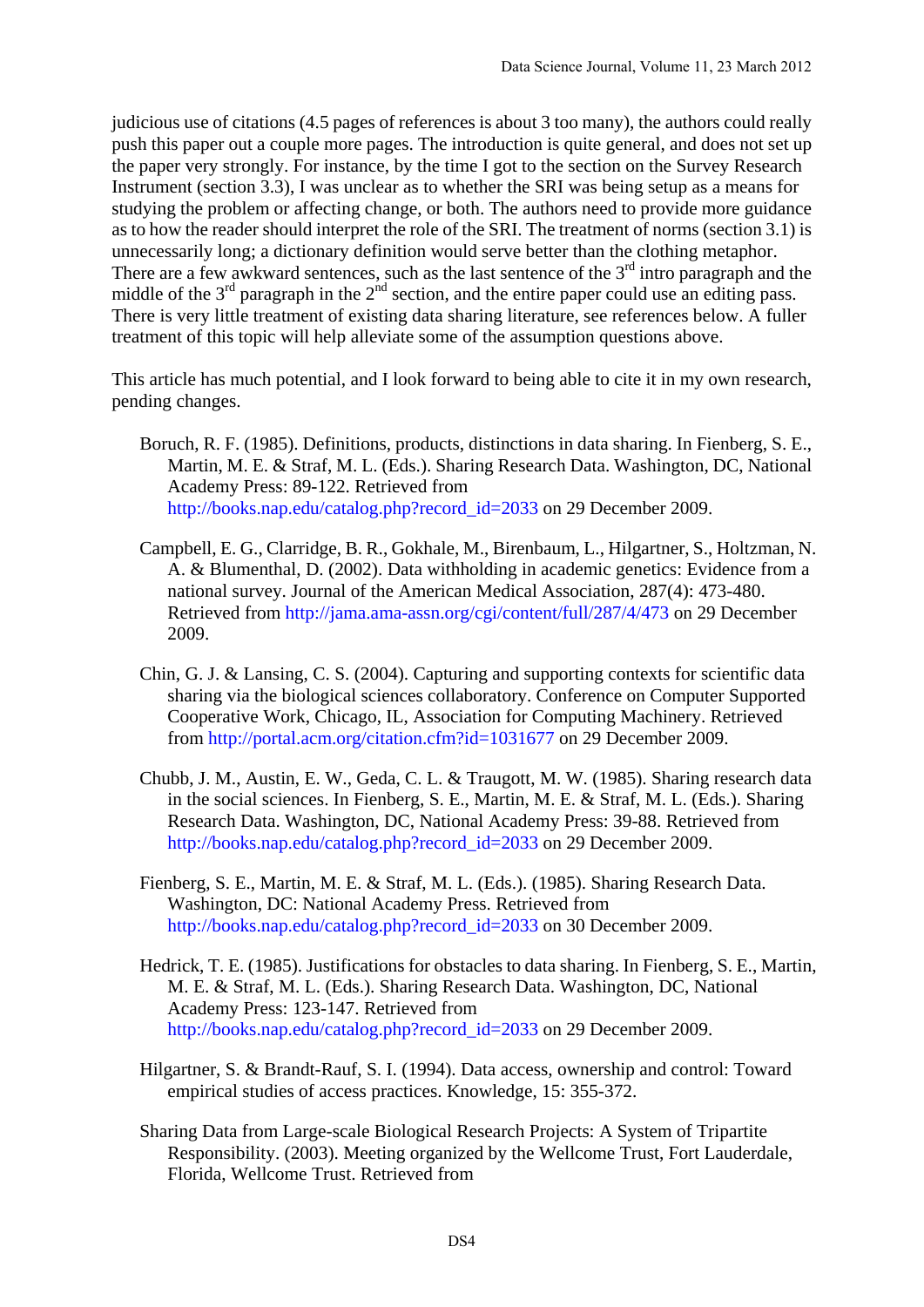www.wellcome.ac.uk/.../groups/corporatesite/@policy\_communications/documents/w eb\_document/wtd003207.pdf on 29 December 2009.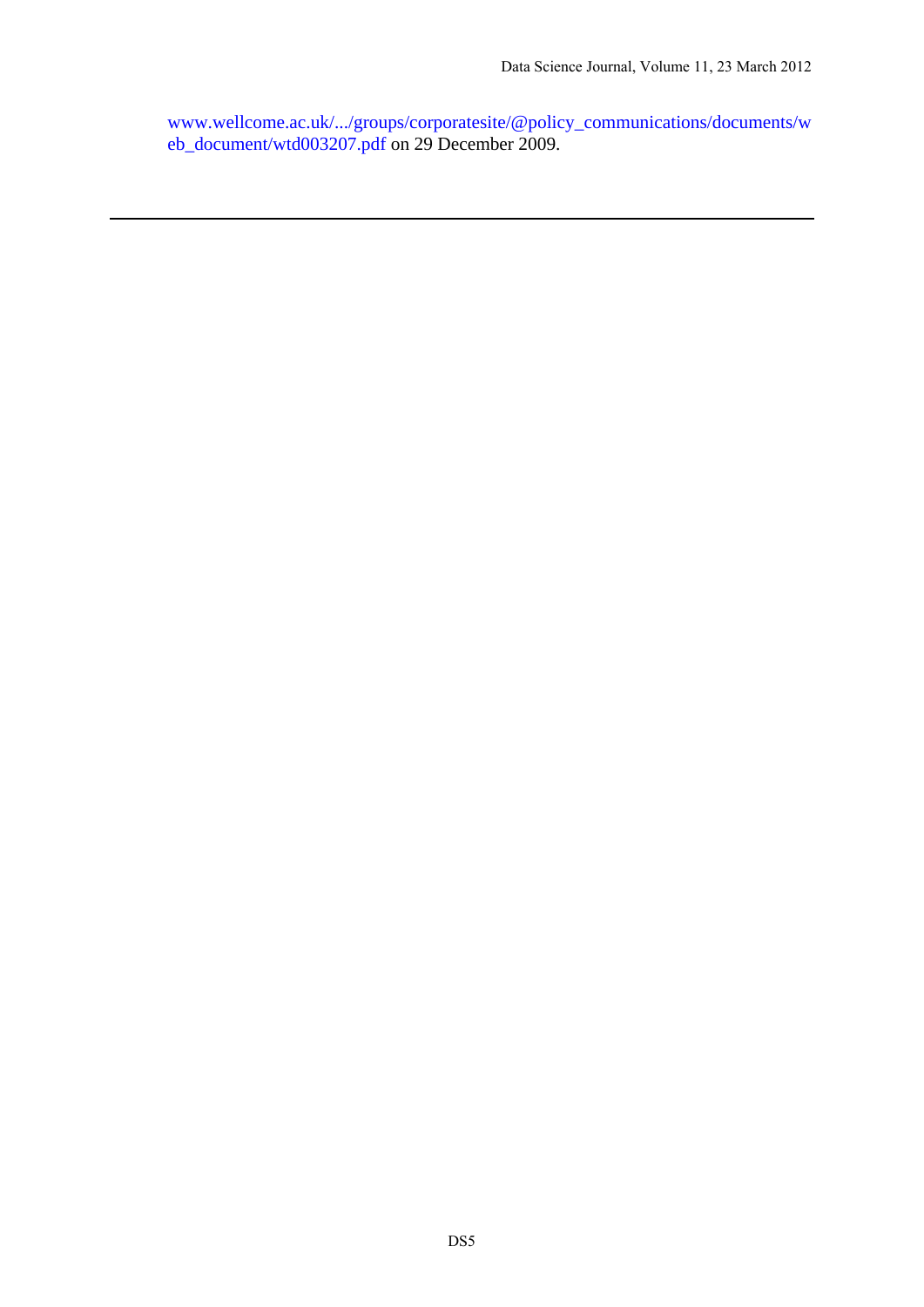## **REVIEWER 2:**

This is an interesting article that has proposed a novel solution to the problem of encouraging data sharing in the behavioral sciences. The paper suggests that norms around data sharing can be changed with the use of a survey designed to change opinions and intentions. By using the foot-in-the-door technique, a survey could gradually introduce data sharing ideas and could lead to greater willingness and intention to share data. With enough people taking such a survey, norms in the behavioral sciences could be changed. In the end, however, I am sceptical about the claims made in this paper, it is not clear that it makes an appreciable contribution, and I have serious concerns about the ethics of what is proposed here.

The paper provides a strong literature review of both the research around surveys as tools for norm changes and around the challenges and benefits of data sharing. One concern that shows up in the literature review but runs throughout is that the paper focuses almost entirely on the benefits of data sharing without addressing any of the challenges or potential downsides. Sharing data is difficult and potentially risky for scientists. Making datasets useful outside of the original context takes additional and often uncompensated work [1,5]. When scientists share data, they open up potential risks, including being scooped on discoveries or having mistakes pointed out [2]. Others have found that resistance to data sharing is not a matter of norms, but of lack of demand, concerns about data ownership and quality, etc. [3]. While it can be argued that sharing is good for science and society writ large, the authors would do well to recognize that the individual benefits may not be aligned with the social benefits.

This leads into another aspect of the paper that I find problematic: the paper implies that the low level of data sharing in the behavioral sciences is primarily an issue of norms and attitudes. As mentioned above, there is a body of research that attributes resistance to data sharing to other factors. Recognition structures for scientists (tenure & promotion, publication, grant funding) tend not to provide adequate rewards to incentivize data sharing. There is frequently no financial or human resource support for data sharing. Even if scientists support the idea of data sharing, there are many other factors (and other norms) that may conflict, including norms about how to get ahead in science, norms about data ethics and data privacy, etc. In the conclusion, the authors say that they have provided suggestions to "facilitate" data sharing, but I would argue that these suggestions merely *promote* data sharing, and do little to make it easier to do. I do not mean to suggest that norms aren't part of the picture or that attempts to directly change norms would not be useful; but these other factors provide important context and framing for the data sharing issue and should be addressed in the paper.

The discussion of norms, behaviors and attitudes presents a confusing picture of the relationships among these concepts. Sometimes (as in the discussion of the non-sharing norm in section 2), a norm seems to simply be collective behavior. Thus, because most people don't share, not sharing is the norm (regardless of how people think or feel about sharing). In that section, attitudes are distinct from norms (c.f. "the extent to which *attitudes and norms* lead to data sharing problems"). Later in section 3.1, however, "norms are by definition the attitudes of the majority." This vagueness about these definitions makes it difficult to understand and assess how the survey is expected to work – is its goal to change attitudes, or to change behaviors, or both?

A particularly weak point in the paper is the discussion of the development of the survey instrument in section 4.1. It is not clear how the principles discussed were applied to this specific example, or which of the questions in the survey are specifically designed to promote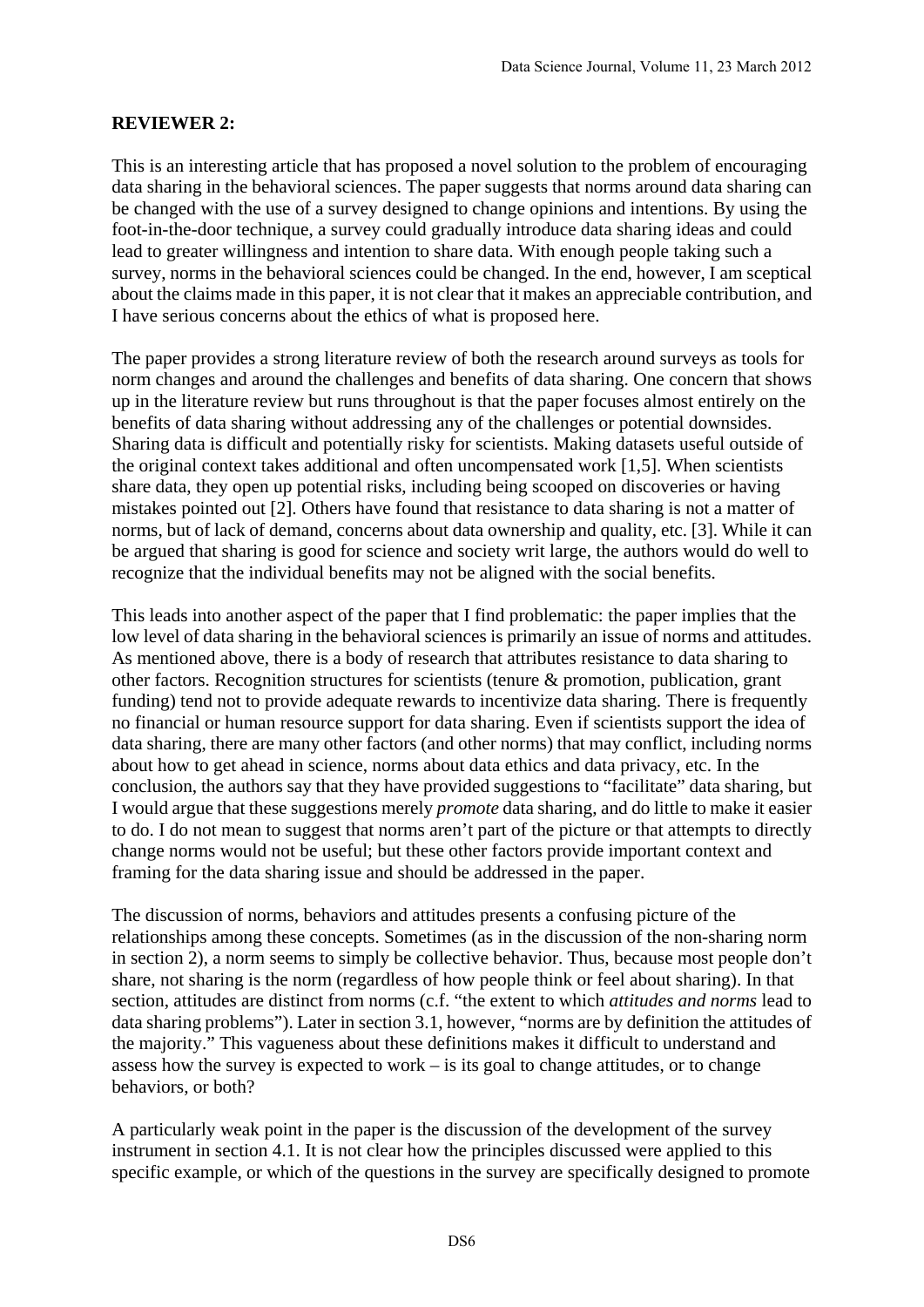data sharing norms. There are also claims in this section that run counter to the literature. For example, it is proposed that a small request to use as a starting point would be to ask scientists if they would be willing to reuse other scientists' data: "It is very unlikely that people would refuse to use data that they themselves did not collect." Prior research has found the opposite: scientists tend to be very wary about using data that they did not collect themselves. They have significant concerns about the skill and trustworthiness of the scientists who originally collected the data, and need to know that the dataset is understandable and relevant to and compatible with their questions and approach [4].

In section 4.2, there is a suggestion that giving the survey at workshops would be a way to reach a large number of people, but this seems to be an example of "preaching to the choir." One would expect that people who attend such workshops would be the ones most likely to already see data sharing as valuable and already engaged in discussions about the topic.

This paper needs significant editing for spelling, grammar and clarity.

I am deeply troubled by the lack of a discussion of the ethics of doing what is suggested in this paper. This technique of using a survey to change an opinion or behavior is presented here in sterile academic language, but it is deeply controversial. First, the practice relies on deception: it is doubtful that the survey would be effective if the purpose were disclosed, for example, by a statement at the beginning that said, "The purpose of this survey is not to find out how you would answer these questions, but instead to subtly influence your attitudes and behaviors." In the political realm, this same technique is known as "push polling," and is generally considered to be unethical (c.f. http://www.theaapc.org/default.asp?contentID=552). This kind of subliminal attitude adjustment may be slightly more acceptable in fields like public health (where there is significant individual benefit to quitting smoking or eating well), or in political participation (where there is little if any risk), but as discussed earlier, despite the positive picture presented here, data sharing is not universally valued and is not without individual risk to the scientists and their careers. Second, while this technique may increase data sharing, it may also harm the academic enterprise by contributing to the skepticism and survey fatigue that is leading to lower response rates and lower-quality data on surveys generally.

Finally, at the end of the paper, it is unclear what contribution it makes. The concept of changing norms and attitudes using surveys is not new, and this paper does not add anything novel to that conversation. The paper does not change the way we understand the value of data sharing generally or specifically in this domain. The idea of using a survey to influence data sharing is a) relatively trivial, and b) not well thought-out in terms of context-specific issues (e.g. norm conflict, structural barriers to data sharing) or ramifications (ethics). In order for the survey itself to be a contribution, I would expect it to be tested and validated in some form to show that it has the predicted effects. In the end, this feels more like a research proposal than a finished article.

- 1. Baker, K. S., & Yarmey, L. (2009). Data stewardship: Environmental data curation and a web-of-repositories. *International Journal of Digital Curation, 4*(2), 12-27.
- 2. Birnholtz, J., & Bietz, M. J. (2003). Data at work: Supporting sharing in science and engineering. In *Proceedings of the 2003 International ACM SIGGROUP Conference on Supporting Group Work* (pp. 339-348). New York, NY: ACM Press.
- 3. Borgman, C., Wallis, J., & Enyedy, N. (2007). Little science confronts the data deluge: habitat ecology, embedded sensor networks, and digital libraries. *International Journal*